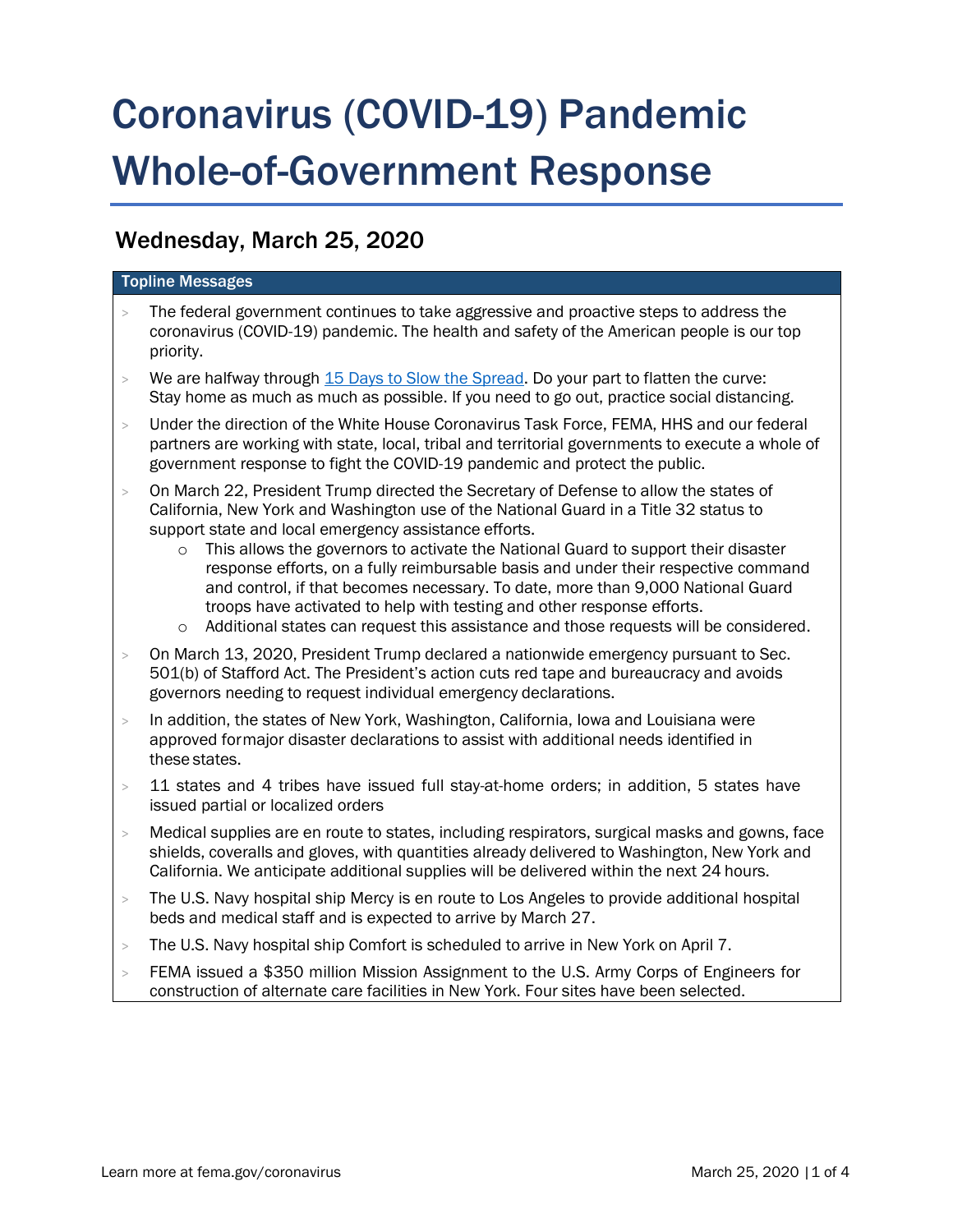## FEMA and HHS Responding

- All 50 states, the District of Columbia, five territories and four tribes are working directly with FEMA under the nationwide emergency declaration for COVID-19.
	- o States, tribal and territorial governments do not need to request separate emergency declarations to receive FEMA assistance under this nationwide declaration. A tribal government may choose to be a subrecipient under a state that has chosen to be a recipient of FEMA assistance, or choose to be a direct recipient of FEMA.
- > FEMA activated all 10 Regional Response Coordination Centers to support ongoing response efforts across the country.
	- o Emergency operations centers in all states and territories are activated.
- > It is important that requests for assistance, especially for critical supplies, get routed through the proper channels as soon as possible. The most efficient way to identify critical gaps and get results:
	- $\circ$  Consistent with the principle of locally executed, state managed, and federally supported response, requests for assistance at the local and county levels should first be routed to their respective state.
	- $\circ$  Any needs that cannot be met by the state or tribe should then be sent to the respective FEMA regional office. FEMA regions will direct requests to FEMA NRCC in Washington, D.C. forfulfillment.
- > At the request of New York state, FEMA issued a \$6 million Mission Assignment to HHS to provide round the clock medical staff to care for non-critical patients in the state.
- > FEMA and HHS are working with the Governor of New York, and New York City officials to set up a 1,000-bed medical station at the Javits Center in Manhattan as part of the nationwide emergency declaration for COVID-19.
	- o This site will care for patients with non-COVID-19 health needs.
	- $\circ$  The medical station increases local healthcare capabilities and can be tailored to meet local requirements.
- > FEMA and HHS are working with New York on additional temporary hospital sites that could be used, including a 600-bed capacity nursing home facility in Brooklyn, and numerous floors of a high-rise building on Wall Street.
- > FEMA is working with HHS to deliver additional supplies and ventilators. This includes using its Logistics Supply Chain Management System to procure and track commodities to supplement state and tribal purchases.
- > FEMA delivered 400 ventilators to New York on March 23; another 4,000 will be delivered within the next 12 to 24 hours.
- > Additionally, we have posted a Request for Information to the private sector for ventilators and are working with industry partners to distribute as quickly as possible.
- > Federal agencies are working to meet demands for personal protective equipment (PPE) through new acquisition, DOD allocation and the Strategic National Stockpile.
- > FEMA and other federal agencies are working with officials from several states to support requests for non-congregate sheltering for at-risk homeless population as an emergency protective measure to address the public health emergency and prevent further spread.
- > On March 23, FEMA obligated \$31 million to the state of Louisiana to reimburse expenses for the response to COVID-19.
- > On March 22, FEMA obligated \$32 million to the state of California to reimburse costs related to the COVID-19 response.
- > The Department of Health and Human Services also has funding available, including \$40 million, specifically identified for tribes, tribal organizations, and tribal health service providers.
- > National Institutes of Allergy and Infectious Diseases mobilized a rapid research response to quickly develop effective countermeasures for COVID- 19, including diagnostics, vaccines, and treatments.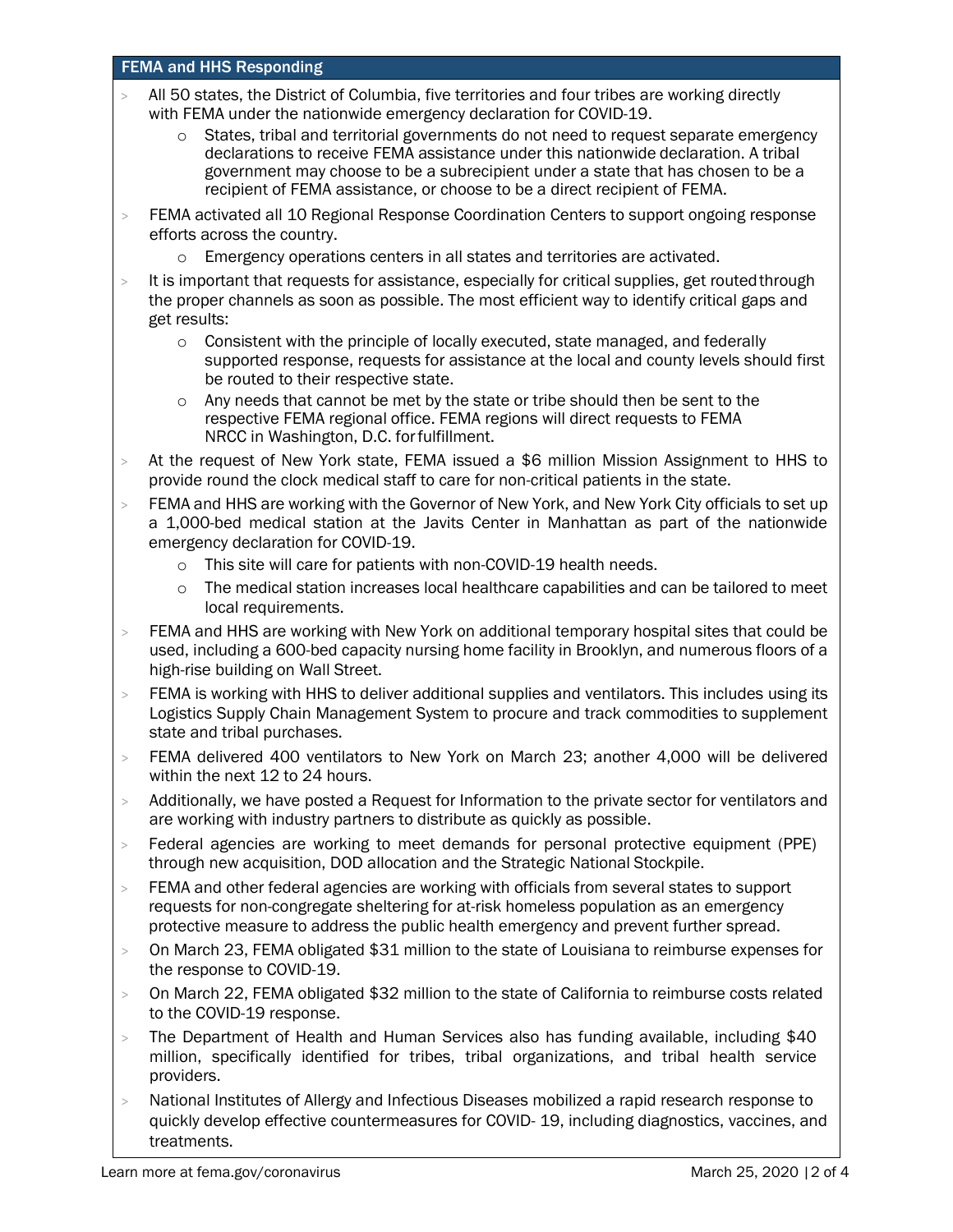#### Community-Based Testing Sites (CBTS)

- > To date, over 369,000 tests have been performed for COVID-19 in state and local public health and commercial laboratories throughout the U.S. Approximately 10% of individuals test positive for coronavirus.
- > Federal officials and the U.S. Public Health Service are working closely with state, local and private sector partners to bolster testing capabilities and supplies. We're working to make testing more easily accessible to high risk populations: healthcare facility workers, and first responders. There are currently 91 sites open in 50 states, the District of Columbia, Guam and Puerto Rico.
- > Community-based Testing Sites (CBTSs) are focused on testing our nation's frontline heroes, healthcare facility workers and first responders, who are working around the clock to provide care, compassion, and safety to Americans.
- > It is critical to test healthcare facility workers and first responders who are concerned that they may have been exposed to COVID-19, because they need to know their status as soon as possible in order to prevent infecting individuals in their care.
- > People without symptoms who have not been exposed to COVID-19 should not be tested.
- > CBTSs are another tool for states, local public health systems and healthcare systems to use as they work together to stop the spread of COVID-19 in their communities.

#### Ventilator Guidance

- $>$  On March 22, the FDA issued guidance that will help expand the availability of ventilators and accessories, as well as other respiratory devices, during the COVID-19 pandemic. This guidance will help increase availability by providing the maximum regulatory flexibility.
- > The new guidance will also assist health care personnel on how to use other ventilators like CPAP devices for sleep apnea, with COVID-19 patients in respiratory distress, as well as on shelf life of existing ventilators.
- > Additionally, the FDA is providing information for manufacturers on adding production lines or alternative sites, like automobile manufacturers, for making more ventilators during the COVID-19 public health emergency.

# Defense Production Act

- > On March 18, President Trump issued an executive order outlining use of the Defense Production Act (DPA) in response to COVID-19 and supplementing Executive [Order 13603,](https://www.govinfo.gov/content/pkg/FR-2012-03-22/pdf/2012-7019.pdf) which delegates DPA authority to federal agencies.
- > Because of the outpouring of support from the private sector, there has not been immediate need to use DPA.
- > The order provides federal departments with the authority to take actions implementing the DPA, if and as necessary. This includes the ability to prioritize acceptance and fulfillment of contracts, allocate limited supplies, incentivize investment in additional production capacity, and enter voluntary agreements with industry partners that might otherwise be subject to antitrust laws.

## Other Federal Agencies

- $>$  The US Coast Guard is tracking 7 cruise ships scheduled to arrive in the U.S. with a total of 10,330 passengers and 5,621 crew.
- > The U.S. Army Corps of Engineers completed 14 reconnaissance missions. Nearly 200 USACE personnel are supporting the COVID-19 mission.
- > The Small Business Administration is providing low-interest loans to small businesses and nonprofits severely impacted by the Coronavirus (COVID-19). The SBA also announced deferments on all SBA disaster loans from previous disasters, effective through Dec. 31.
- The U.S. Department of Labor announced the availability of up to \$100 million for Dislocated